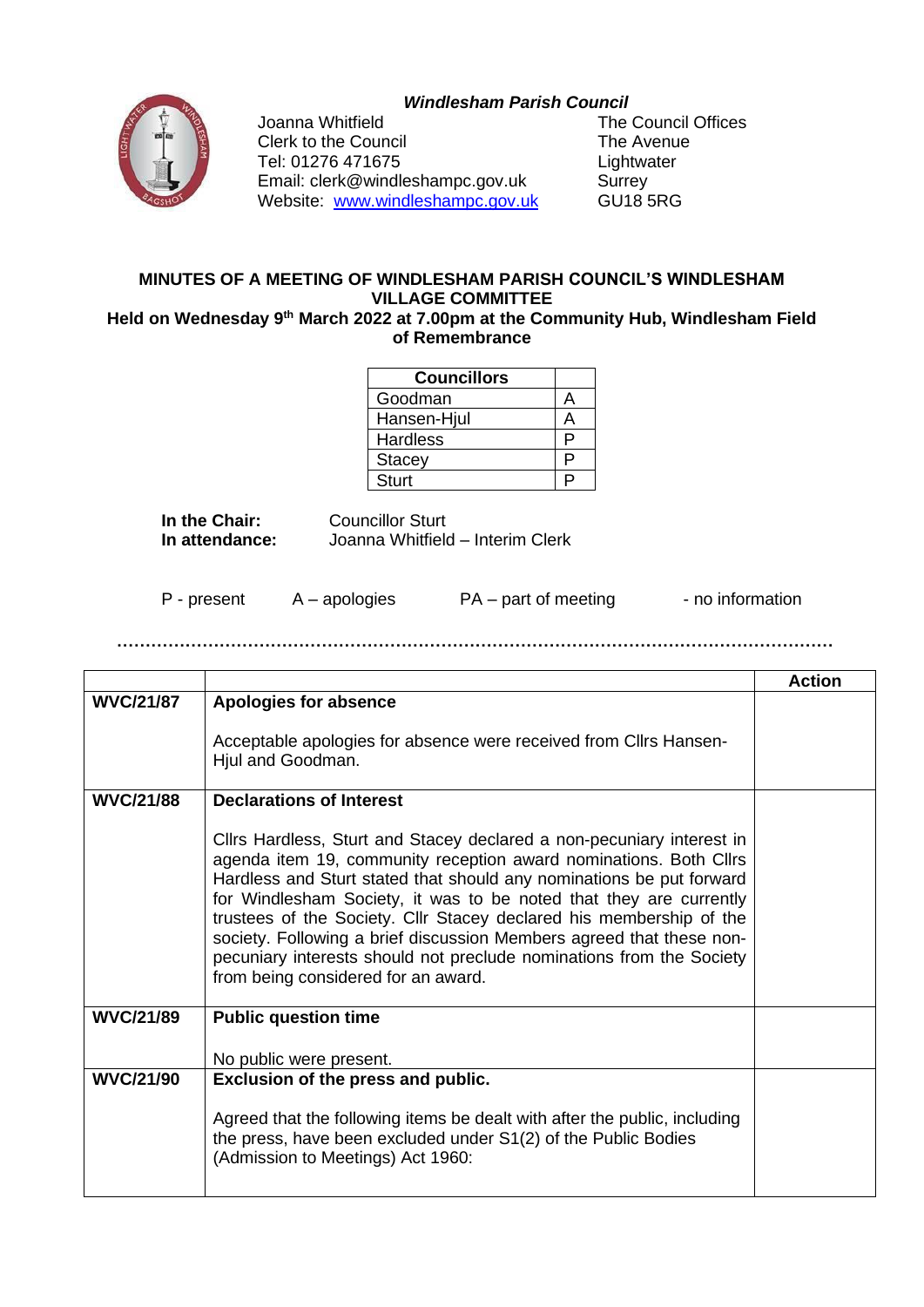|                  | WVC/21/104 - Community reception awards - To discuss<br>nominations                                                                                                             |                   |
|------------------|---------------------------------------------------------------------------------------------------------------------------------------------------------------------------------|-------------------|
| <b>WVC/21/91</b> | <b>Committee and Sub-Committee Minutes:</b><br>The minutes of the Windlesham Village Committee meeting held on<br>the 9th February 2022 were approved and signed by CIIr Sturt. | <b>CIIr Sturt</b> |
| <b>WVC/21/92</b> | <b>Applications</b> – to consider and make appropriate<br><b>Planning</b><br>representations in relation to the planning applications in Lightwater<br>listed below:            |                   |

|                                                       | <b>Windlesham Applications</b>                                                                                                                                                                                                                                                                                                                                                                                                                                                                                                                                                                                                                                                                                                                                                                  | Type of<br>application                 |
|-------------------------------------------------------|-------------------------------------------------------------------------------------------------------------------------------------------------------------------------------------------------------------------------------------------------------------------------------------------------------------------------------------------------------------------------------------------------------------------------------------------------------------------------------------------------------------------------------------------------------------------------------------------------------------------------------------------------------------------------------------------------------------------------------------------------------------------------------------------------|----------------------------------------|
| APP/D3640/<br>W/21/328475<br>9<br>Ref:<br>20/0929/FFU | Rowena School Lane Windlesham Surrey GU20 6EY<br>Erection of detached dwelling.<br>If you wish to make comments, or modify/withdraw your previous<br>representation, you can do so online at<br>https://acp.planninginspectorate.gov.uk.<br>Appeal<br>No further comment                                                                                                                                                                                                                                                                                                                                                                                                                                                                                                                        | Appeal                                 |
| 22/0111/DTC                                           | Kamkorp Park, Chertsey Road, Windlesham, Surrey, GU20 6HZ<br>Application for the approval of details of external materials (for<br>Building 2) pursuant to Condition 2 of hybrid permission 20/0747/FFU<br>(relating to the full application for the sales, manufacturing anmd<br>heritasge (Building 2) together with road, two new vehicular accesses<br>onto Highams Lane, associated parking, landscaping and ancillary<br>outbuilding; change of use of existing buildings (comprising BOC<br>headquarters) for educaiton, storage, business and ancillary uses;<br>outline application with all maters reserved for two new buildings for<br>headquarters and engineering (Building 1) and vehicle research and<br>development (Building 3)).<br>Details to Comply<br><b>No Objection</b> | Details to<br>Comply                   |
| 22/0078/DTC                                           | Twelve Oaks, Woodlands Lane, Windlesham, Surrey, GU20 6AT<br>Details pursuant to condition condition 8 (Archaeology) of planning<br>permission 18/0315.<br>Details to comply<br><b>No Objection</b>                                                                                                                                                                                                                                                                                                                                                                                                                                                                                                                                                                                             | Details to<br>comply                   |
| 22/0104/CES                                           | Windlebrook, Church Road, Windlesham, Surrey, GU20 6BS<br>Application for a certificate of lawful development (proposed)<br>Proposed single-storey rear extension.<br><b>Certificate Proposed Development</b><br><b>No Objection</b>                                                                                                                                                                                                                                                                                                                                                                                                                                                                                                                                                            | Certificate<br>Proposed<br>Development |
| 21/1263/CES                                           | 14 Heathpark Drive Windlesham Surrey GU20 6JB<br>Certificate of lawfulness for the proposed conversion of the existing<br>integral garage into a study and w/c and the erection of an attached<br>garage following the demolition of the existing attached carport.<br><b>Certificate Proposed Development</b><br><b>No Objection</b>                                                                                                                                                                                                                                                                                                                                                                                                                                                           | Certificate<br>Proposed<br>Development |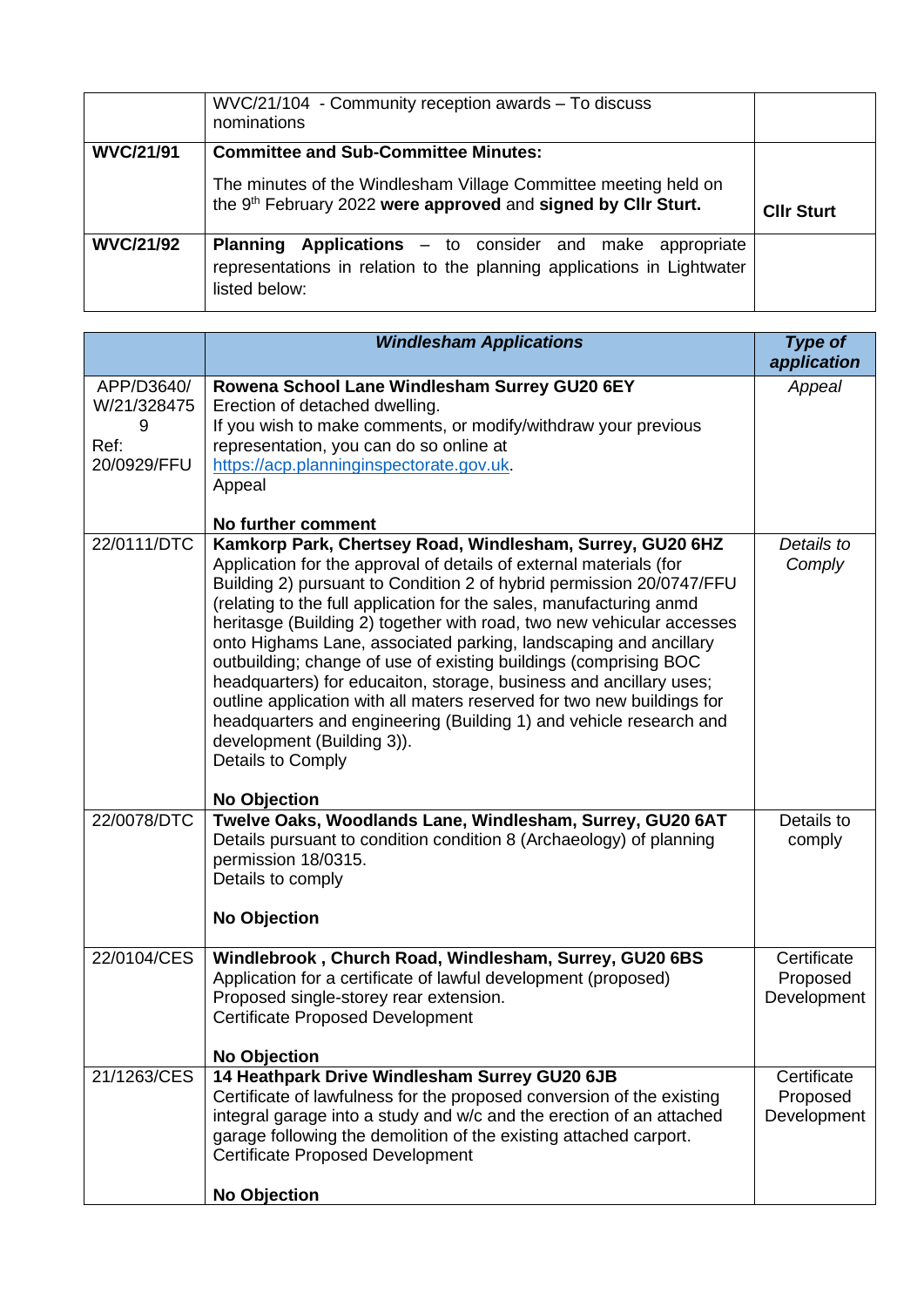| <b>WVC/21/93</b> | To receive reports from:                                                                                                                                                                                                                                                                                                                                                                                                                                                        |                   |
|------------------|---------------------------------------------------------------------------------------------------------------------------------------------------------------------------------------------------------------------------------------------------------------------------------------------------------------------------------------------------------------------------------------------------------------------------------------------------------------------------------|-------------------|
|                  |                                                                                                                                                                                                                                                                                                                                                                                                                                                                                 |                   |
|                  | <b>Surrey County Council</b><br>a)                                                                                                                                                                                                                                                                                                                                                                                                                                              |                   |
|                  | <b>Nothing to report</b>                                                                                                                                                                                                                                                                                                                                                                                                                                                        |                   |
|                  | b)<br><b>Surrey Heath Borough Council</b>                                                                                                                                                                                                                                                                                                                                                                                                                                       |                   |
|                  | <b>Nothing to report</b>                                                                                                                                                                                                                                                                                                                                                                                                                                                        |                   |
|                  |                                                                                                                                                                                                                                                                                                                                                                                                                                                                                 |                   |
| <b>WVC/21/94</b> | <b>Payments for approval</b>                                                                                                                                                                                                                                                                                                                                                                                                                                                    |                   |
|                  | a) Accounts for payment - The Clerk presented a list of<br>retrospective expenditure transactions for approval, in the sum of<br>£3,393.50.                                                                                                                                                                                                                                                                                                                                     |                   |
|                  | It was resolved the payments (Annex A) in the total sum of<br>£3,393.50 be authorised and the Chairman signed the<br><b>Expenditure Transactions Approval List.</b>                                                                                                                                                                                                                                                                                                             | <b>CIIr Sturt</b> |
| <b>WVC/21/95</b> | <b>Committee finances - Income &amp; Expenditure</b>                                                                                                                                                                                                                                                                                                                                                                                                                            |                   |
|                  | Members were presented with an income and expenditure report up<br>until the 2 <sup>nd</sup> March 2022.                                                                                                                                                                                                                                                                                                                                                                        |                   |
|                  | Members noted the report.                                                                                                                                                                                                                                                                                                                                                                                                                                                       |                   |
| <b>WVC/21/96</b> | <b>Project Updates</b>                                                                                                                                                                                                                                                                                                                                                                                                                                                          |                   |
|                  | Members were presented with a spreadsheet detailing the<br>progression of all projects to ensure that are fully appraised of<br>current project status.                                                                                                                                                                                                                                                                                                                         |                   |
|                  | Cllr Stacey updated Members on his discussions with St John the<br>Baptist Church regarding a Jubilee Beacon. Members noted that the<br>discussions were on going.                                                                                                                                                                                                                                                                                                              |                   |
|                  | All projects were noted.                                                                                                                                                                                                                                                                                                                                                                                                                                                        |                   |
| <b>WVC/21/97</b> | Windlesham Neighbourhood Plan Working Group - To set terms<br>of reference                                                                                                                                                                                                                                                                                                                                                                                                      |                   |
|                  | Members were reminded that at the September Committee meeting<br>it was agreed to set up a Windlesham Neighbourhood Plan working<br>party to review the current plan. To date the committee has not yet<br>agreed on terms and Members were asked to, clearly define the<br>groups purpose, remit, and objectives including start and finish<br>dates. Additionally, Members were asked to agree which<br>Councillors and Stakeholders will be members of the working<br>party. |                   |
|                  | A terms of reference template was provided along with a<br>detailed Neighbourhood Plan Review Toolkit.                                                                                                                                                                                                                                                                                                                                                                          |                   |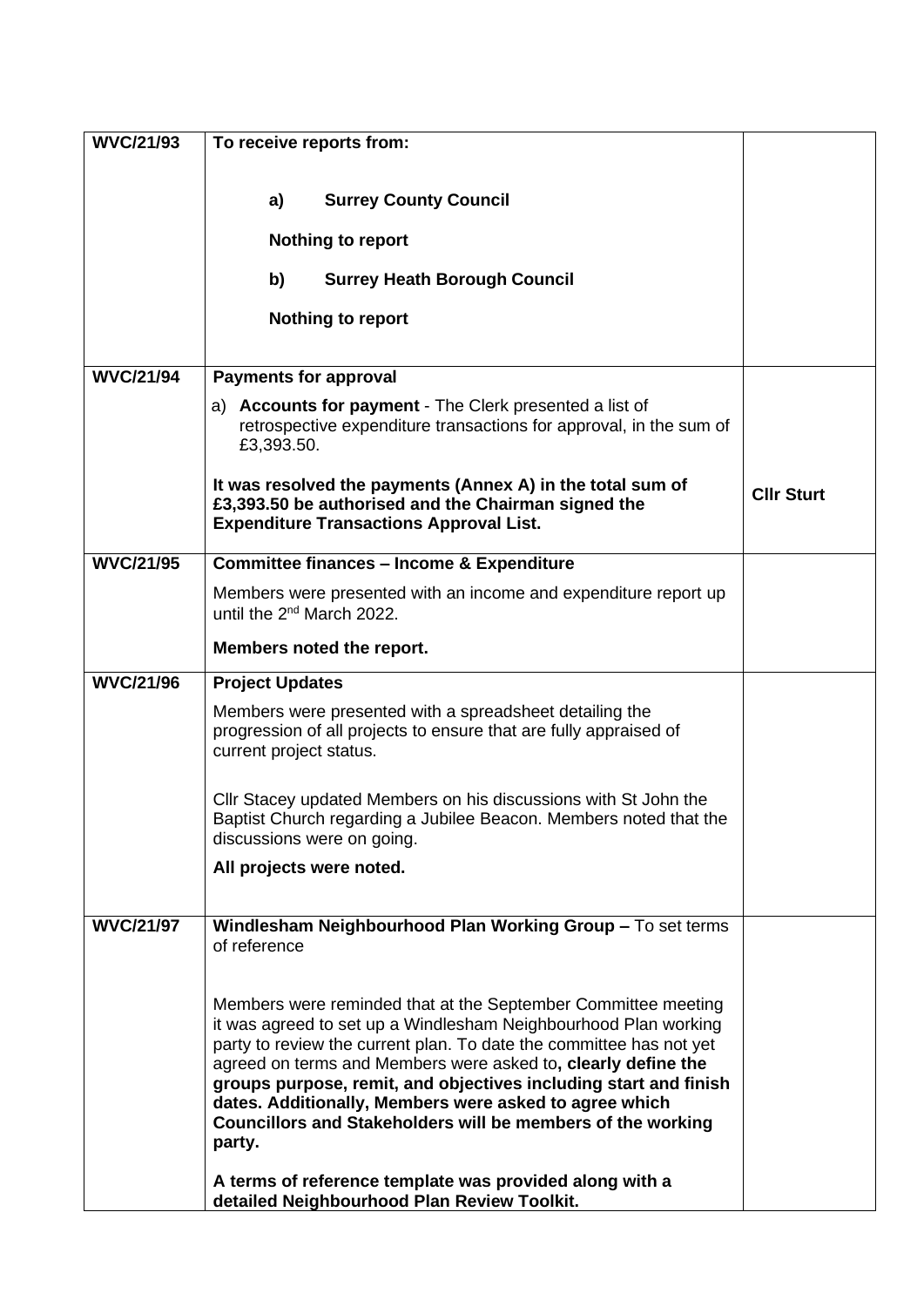| <b>WVC/21/100</b> | <b>Clerks Update</b><br><b>Cemetery Fees</b>                                                                                                                                                                                                                                                                                                                                                                                                                                                                                                                                          |                      |
|-------------------|---------------------------------------------------------------------------------------------------------------------------------------------------------------------------------------------------------------------------------------------------------------------------------------------------------------------------------------------------------------------------------------------------------------------------------------------------------------------------------------------------------------------------------------------------------------------------------------|----------------------|
|                   | Members were also informed that a quote for the missing step on the<br>multi play unit at Windmill Field is being sought and repair will be<br>carried out as soon as possible.<br>Additionally, Members were provided with the detailed inspection<br>reports and asked to consider if they wished to carry out work to<br>address all low/very low risk or continue to monitor.<br>CIIr Hardless proposed, CIIr Stacey seconded, and it was<br>agreed that CIL funding will be used to address any safety<br>concerns.                                                              | <b>Interim Clerk</b> |
| <b>WVC/21/99</b>  | <b>Playground condition updates</b><br>Members were informed that the last annual Rospa inspection was<br>carried out in July 2021 and at both Kings Lane and Windmill Field<br>all risks were considered either low or very low.                                                                                                                                                                                                                                                                                                                                                     |                      |
|                   | A template was provided for completion.<br>It was resolved that the Clerk would prepare a communication<br>requesting interested parties register their interest in becoming<br>a member of the working party. The Committee will consider all<br>nominations, in line with the representation as agreed by the<br>committee at the October meeting (minute ref: WVC/21/48).                                                                                                                                                                                                          | <b>Interim Clerk</b> |
|                   | terms of reference<br>Members were reminded that at the October Committee meeting it<br>was agreed to set up a traffic and infrastructure working party to<br>review the traffic issues identified in the rejuvenation plan. To date<br>the committee has not yet agreed on terms and Members were<br>asked to, clearly define the groups purpose, remit, and<br>objectives including start and finish dates. Additionally,<br>Members were asked to agree which Councillors and<br>Stakeholders will be members of the working party.                                                |                      |
| <b>WVC/21/98</b>  | considered at a meeting of the Full Council.<br>It was resolved that the Clerk would prepare a communication<br>requesting interested parties register their interest in becoming<br>a member of the working party, in line with the representation<br>as agreed by the committee at the October meeting (minute ref:<br>WVC/21/48).<br>It was also resolved that the proposal to carry out a<br>Neighbourhood Plan Review should be considered at the next<br>Full Council prior to any communications being sent out.<br>Windlesham Traffic & Infrastructure Working Group - To set | <b>Interim Clerk</b> |
|                   | Members discussed the way forward and noted that the legal entity<br>responsible for the Neighbourhood Plan is the Council as a corporate<br>body and therefore any decision to proceed with a review, must be                                                                                                                                                                                                                                                                                                                                                                        |                      |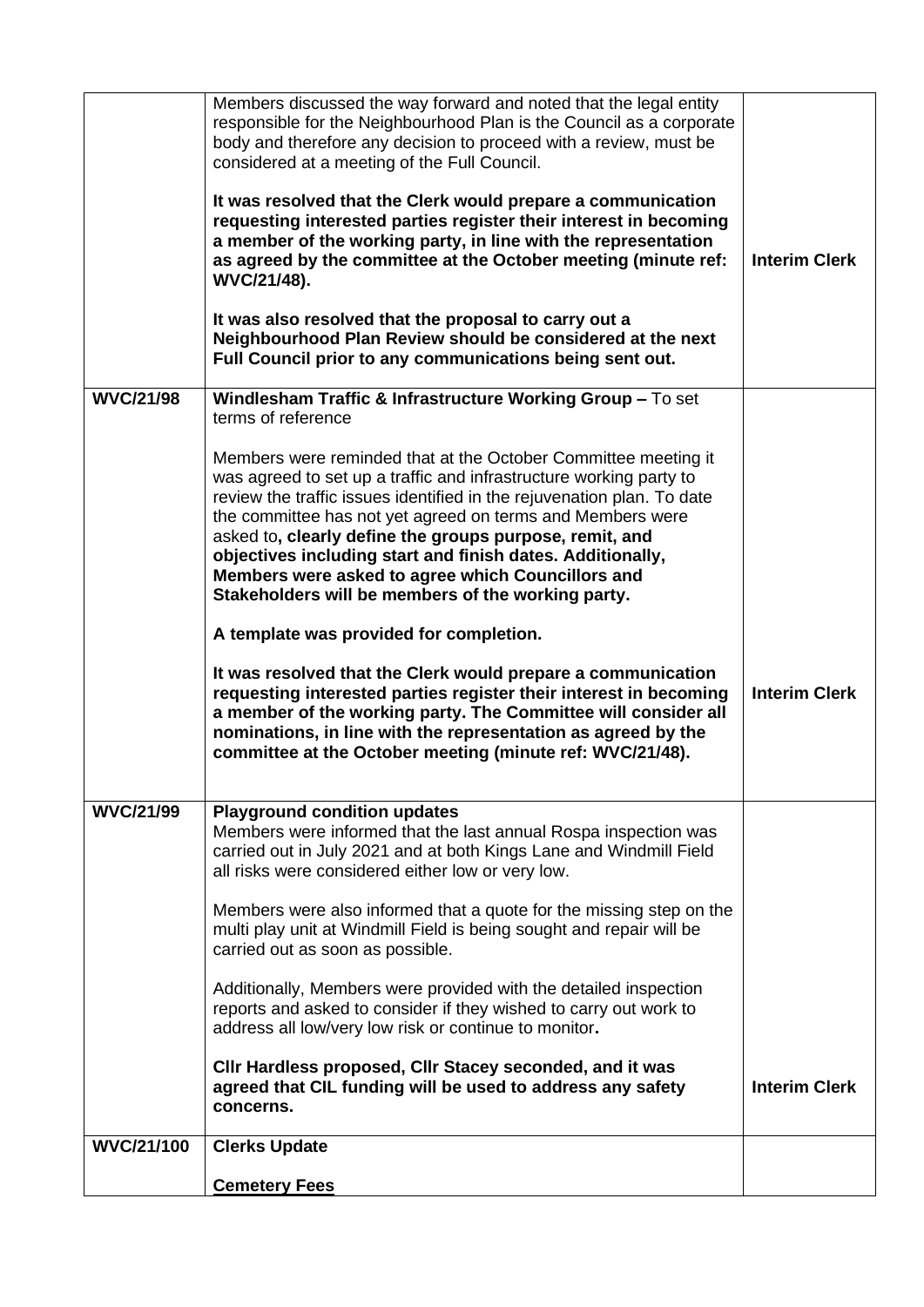|                   | The interim Clerk notified Members that since the Committee<br>resolved to increase cemetery fees in line with Chobham burial<br>fees, Chobham had increased their fees.<br>Members confirmed that they wished for the Windlesham<br>cemetery price list to reflect Chobham's new increased fees.<br><b>Cemetery Maintenance - Update</b>                                                             | <b>Interim Clerk</b> |
|-------------------|-------------------------------------------------------------------------------------------------------------------------------------------------------------------------------------------------------------------------------------------------------------------------------------------------------------------------------------------------------------------------------------------------------|----------------------|
|                   | Members were informed that following their request for a field cut in<br>the oldest part of the cemetery, the Clerk had established that an<br>increase in fees would be applicable. Therefore, Cllr Hardless<br>proposed, Cllr Stacey seconded, and it was agreed that this<br>section of the cemetery will be maintained to the same<br>specification as the rest of the cemetery at no extra cost. | <b>Interim Clerk</b> |
|                   | <b>Memorial Bench</b>                                                                                                                                                                                                                                                                                                                                                                                 |                      |
|                   | Members noted that some time ago Council had painted rather<br>than oiled a teak Memorial bench. It was acknowledged that the<br>bench should be restored to it's original state and CIIr Sturt<br>proposed, Cllr Stacey seconded and it was agreed to delegate<br>authority to the Clerk to seek quotes to restore the bench to its<br>original state, and to proceed with the best value quote.     | <b>Interim Clerk</b> |
| <b>WVC/21/100</b> | To consider grant applications                                                                                                                                                                                                                                                                                                                                                                        |                      |
|                   | Councillors considered the following grant applications and asked the<br>Clerk to inform all successful applicants that any grants received are<br>not automatically approved year on year and will be considered each<br>year based on the information provided.                                                                                                                                     |                      |
|                   | Rainbow Corner Windlesham Ltd - Request £10,000.00 - Enhance<br>the outdoor play provision                                                                                                                                                                                                                                                                                                            |                      |
|                   | Due to limited funds it was agreed unanimously not to award this<br>grant                                                                                                                                                                                                                                                                                                                             |                      |
|                   | Windlesham Field of Remembrance - Request £4,853.47 to cover<br>the cost of replacement play equipment and surface repairs.                                                                                                                                                                                                                                                                           |                      |
|                   | CIIr Hardless proposed, CIIr Stacey seconded and it was resolved<br>to grant £2400.00.                                                                                                                                                                                                                                                                                                                |                      |
|                   | Windlesham Field of Remembrance - Request £2,000 to cover the<br>cost of dog waste collection<br>CIIr Hardless proposed, CIIr Stacey seconded, and it was<br>resolved to grant the total amount of £2000.00 this year. However<br>Members requested a review of the arrangement over the course<br>of the next 12 months.                                                                             |                      |
|                   |                                                                                                                                                                                                                                                                                                                                                                                                       |                      |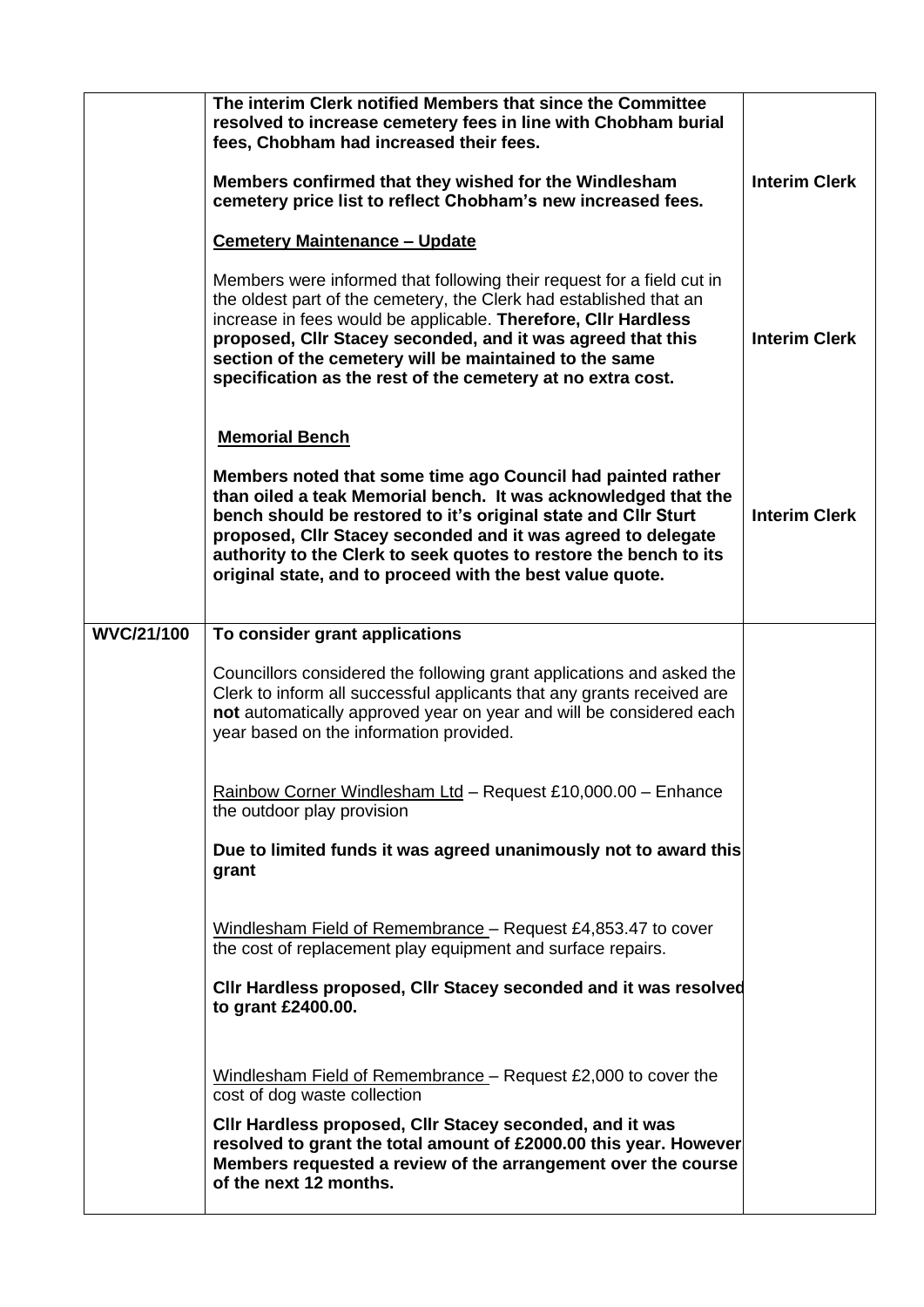|                   | Harper Asprey – Request £7,658.25 – as a contribution towards<br>equipment for the vet/icu.                                                                                                                                                                                                 |  |
|-------------------|---------------------------------------------------------------------------------------------------------------------------------------------------------------------------------------------------------------------------------------------------------------------------------------------|--|
|                   | CIIr Hardless proposed, CIIr Stacey seconded, and it was<br>resolved to grant £3800.00.                                                                                                                                                                                                     |  |
| <b>WVC/21/101</b> | <b>Community Infrastructure Levy Funding Requests</b>                                                                                                                                                                                                                                       |  |
|                   | Councillors considered the following CIL funding requests and asked<br>the Clerk to inform all successful applicants that any grants received<br>are not automatically approved year on year and will be considered<br>each year based on the information provided.                         |  |
|                   | Windlesham Field of Remembrance - Request £5,000 to cover the<br>cost of an automatic car park barrier                                                                                                                                                                                      |  |
|                   | Members noted that this was a retrospective application and<br>therefore inline with the current grant policy, this grant was not<br>approved.                                                                                                                                              |  |
|                   | Windlesham Field of Remembrance - Request £575 to cover the<br>cost of an acoustic assessment of the Lumley Hall.                                                                                                                                                                           |  |
|                   | CIIr Hardless proposed, CIIr Stacey seconded, and it was agreed<br>that the Committee would not award this grant. However, if WFOR<br>identified the acoustic issues, WPC Windlesham Committee<br>would look favourably on a grant application to carry out the<br>necessary modifications. |  |
| <b>WVC/21/102</b> | Correspondence                                                                                                                                                                                                                                                                              |  |
|                   | There was no correspondence.                                                                                                                                                                                                                                                                |  |
| <b>WVC/21/103</b> | Exclusion of the press and public - To exclude members of the<br>public, including the press, For consideration of items<br>excluded under S1(2) of the Public Bodies (Admission to<br>Meetings) Act 1960.                                                                                  |  |
| <b>WVC/21/104</b> | <b>Community Reception Awards- To discuss nominations</b>                                                                                                                                                                                                                                   |  |
|                   | As per the decision at Full Council held on the 22 <sup>nd</sup> February 2022,<br>Members are asked to present their nominations to the Committee<br>for discussion.                                                                                                                       |  |
|                   | It was agreed to give community awards to the individuals and<br>groups outlined in the confidential papers.                                                                                                                                                                                |  |

**There being no further business, the meeting closed at 20:05.**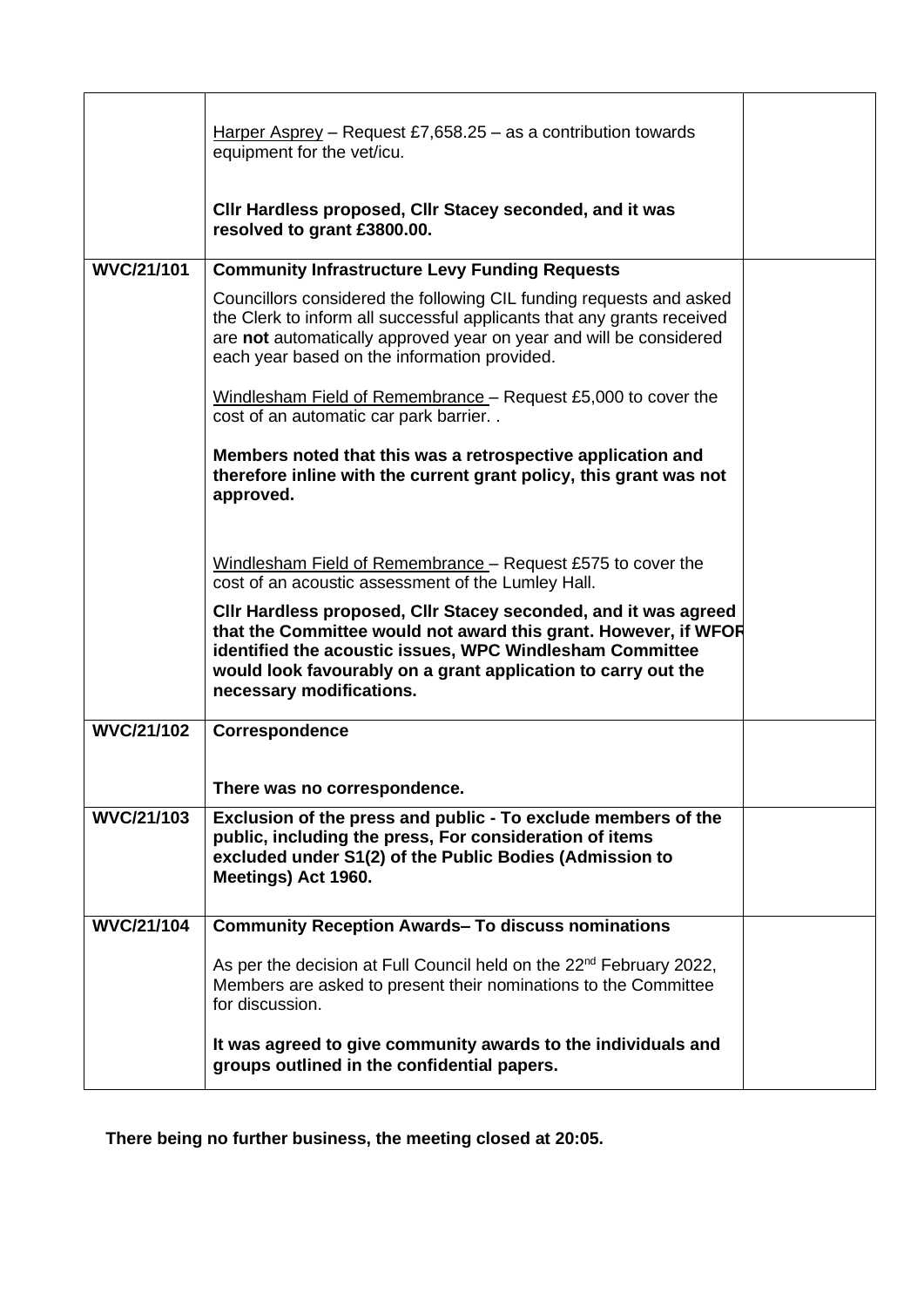| 14/02/2022          | <b>Windlesham PC Split</b>          |        |                      |                       |                                  |            |                      |      |                                |        | Page 19                               |
|---------------------|-------------------------------------|--------|----------------------|-----------------------|----------------------------------|------------|----------------------|------|--------------------------------|--------|---------------------------------------|
| 15:26               | <b>PRELIMINARY PURCHASE DAYBOOK</b> |        |                      |                       |                                  |            |                      |      |                                |        | User: JW                              |
|                     | Windlesham PL for Month No 11       |        |                      |                       | <b>Order by Invoices Entered</b> |            |                      |      |                                |        |                                       |
|                     |                                     |        |                      |                       |                                  |            |                      |      | <b>Nominal Ledger Analysis</b> |        |                                       |
| <b>Invoice Date</b> | <b>Invoice Number</b>               | Ref No | Supplier A/c Name    | Supplier A/c Code     | Net Value                        | <b>VAT</b> | <b>Invoice Total</b> | A/C  | Centre                         | Amount | <b>Analysis Description</b>           |
| 14/02/2022          | <b>GRANT FEB 22</b>                 | 42     | DARBY AND JONE       | <b>DARBY</b>          | 800.00                           | 0.00       | 800.00               | 4650 | 540                            | 800.00 | <b>GRANT FEBRUARY 2022 - ACTIVITI</b> |
|                     |                                     |        |                      | <b>TOTAL INVOICES</b> | 800.00                           | 0.00       | 800.00               |      |                                | 800.00 |                                       |
|                     |                                     |        | VAT ANALYSISCODE OTS | @ 0.00%               | 800.00                           | 0.00       | 800.00               |      |                                |        |                                       |
|                     |                                     |        |                      | <b>TOTALS</b>         | 800.00                           | 0.00       | 800.00               |      |                                |        |                                       |